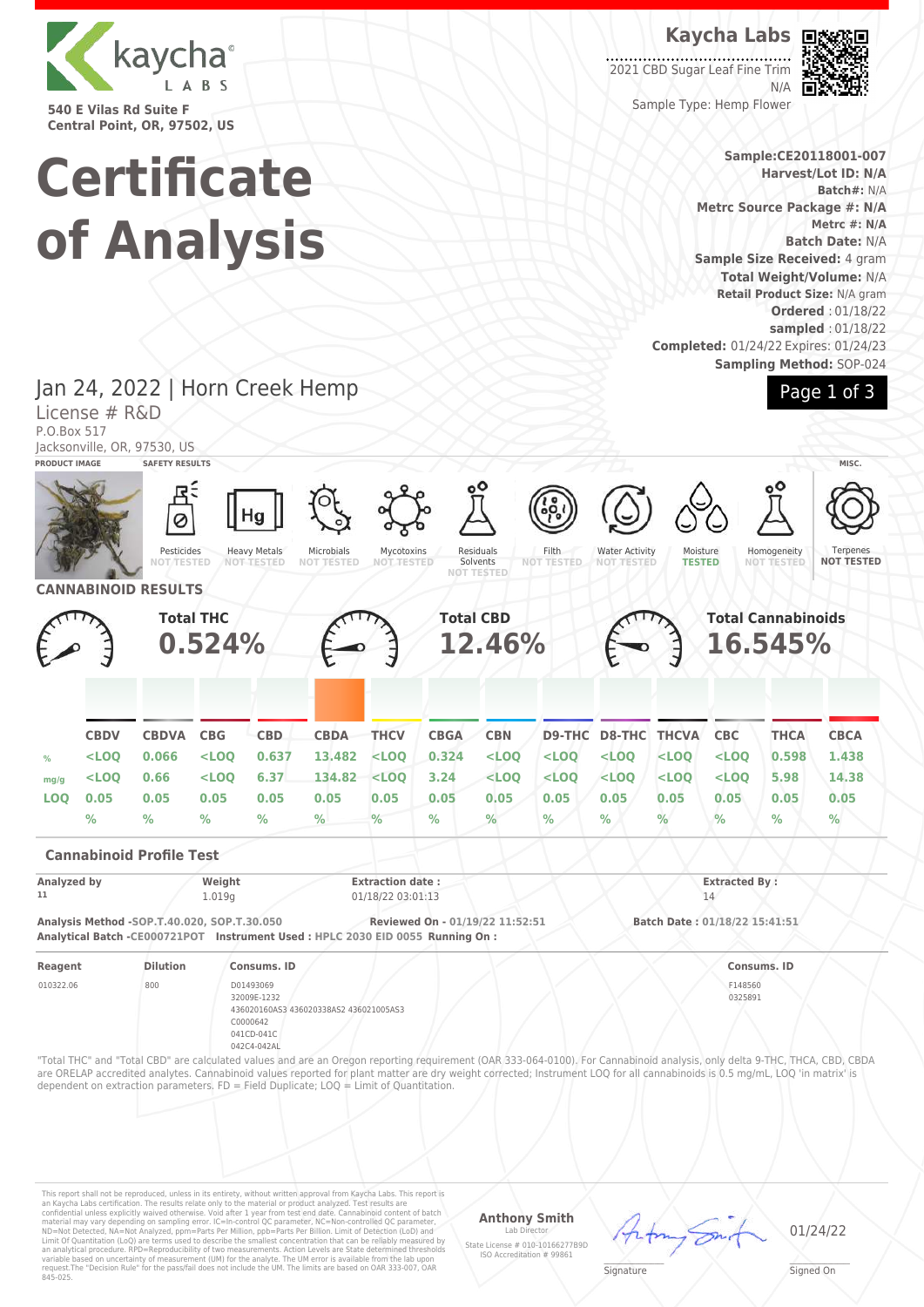

**Kaycha Labs**

2021 CBD Sugar Leaf Fine Trim N/A



Sample Type : Hemp Flower

**540 E Vilas Rd Suite F Central Point, OR, 97502, US**

## **Certificate of Analysis**

### **Horn Creek Hemp**

P.O.Box 517 Jacksonville, OR, 97530, US **Telephone:** (541) 261-4900 **Email:** sales@horncreekhemp.com **License#:** R&D

**Sample : CE20118001-007 Harvest/Lot ID: N/A Batch# :** N/A **Sampled :** 01/18/22 **Ordered :** 01/18/22

**Sample Size Received :** 4 gram **Total Weight/Volume :** N/A **Completed :** 01/24/22 **Expires:** 01/24/23 **Sample Method :** SOP-024





**Moisture TESTED**

**Analyte Analyzed by Weight Ext. date LOQ A.L Result** 01/18/22 0 % 15% 14.57 %

**Analysis Method -SOP.T.40.011 Batch Date : 01/18/22 16:35:54 Analytical Batch -CE000722MOI Reviewed On - 01/20/22 15:29:59 Instrument Used : Sartorius Moisture Content Analyzer MA-160 EID 0164**

This report shall not be reproduced, unless in its entirety, without written approval from Kaycha Labs. This report is<br>an Kaycha Labs certification. The results relate only to the material or product analyzed. Test result

## **Anthony Smith**

Lab Director State License # 010-10166277B9D ISO Accreditation # 99861



01/24/22

 $\mathscr{L}\setminus\mathscr{L}$ **Signature** 

\_\_\_\_\_\_\_\_\_\_\_\_\_\_\_\_\_\_\_ Signed On